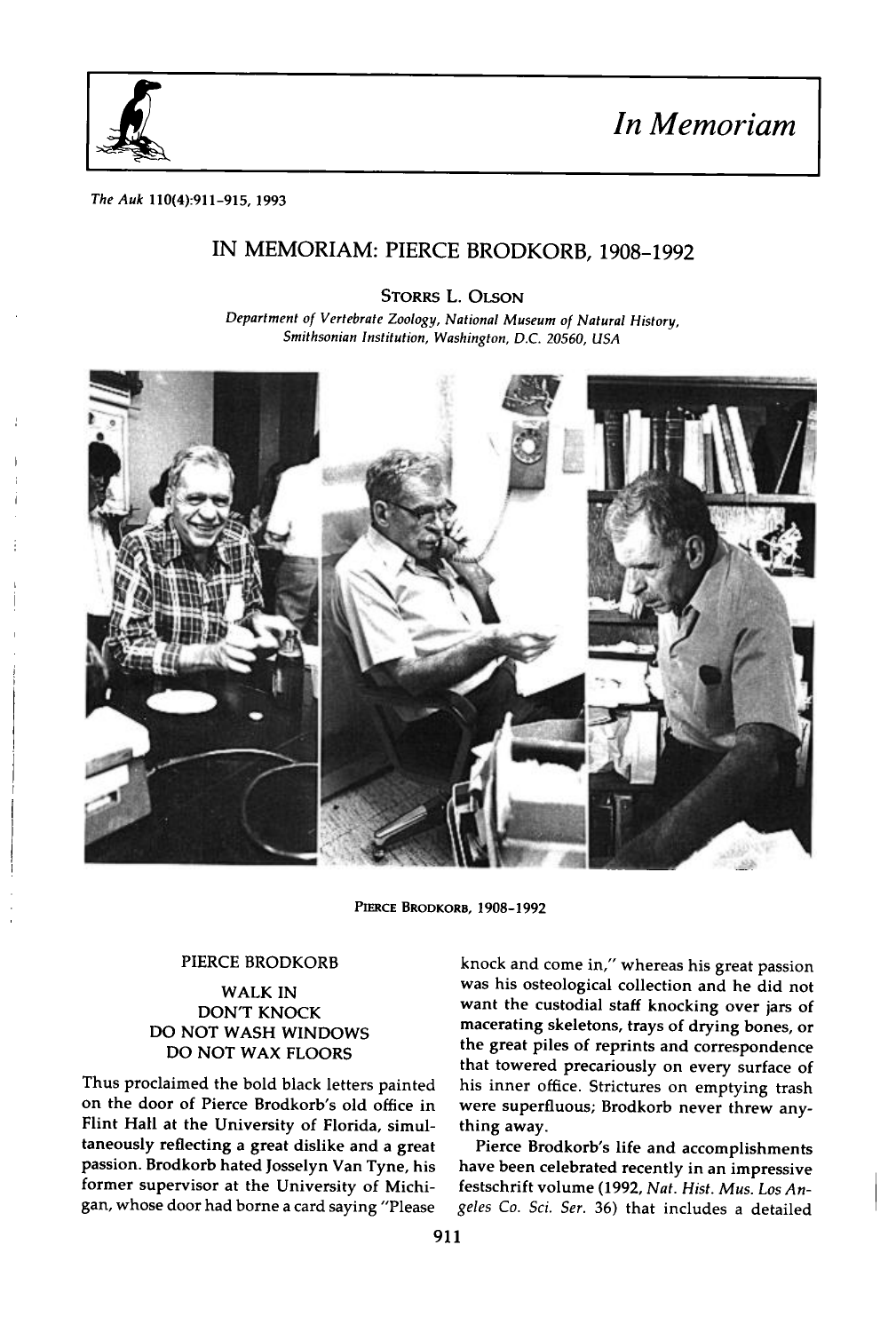**biography by Ken Campbell (and a bibliography by Jon Becker), who wrote, however, when his subject was still capable of rebuttal. Now, sadly, I am free from that constraint; where I must sail over the same waters I will at least try to be on a different tack.** 

**Pierce Brodkorb was born 29 September 1908 in Chicago, Illinois, and died in Gainesville, Florida, on 18 July 1992. His early years were spent in the Chicago area, where he had numerous contacts among local ornithologists, including the private collector Henry K. Coale, and Colin Campbell Sanborn of the Field Museum, who taught Brodkorb how to skin birds. Brodkorb's upbringing gave him what some might call a "Midwest twang," although I have known many people from the Midwest who didn't twang at all and none who twanged like Brodkorb. More than 40 years of living in the Deep South had not the slightest effect on his accent.** 

**For two years following his graduation from the University of Illinois in 1930, Brodkorb collected birds in Idaho for Harry C. Oberholser, who was then at the Cleveland Museum. Oberholser imposed a quota system under which Brodkorb was constrained to collect and prepare 300 specimens per month. Somewhere should exist a substantial series of House Sparrow skins from Idaho, as Pierce would fill out his quota with this readily obtained species on days when time was needed for other activities, presumably including the courtship of 18-yearold Edna Carleton, daughter of the Railway Express agent with whom he first stayed on arriving in Montpelier, Idaho. Edna and Pierce met in January and were married in July 1931. Edna accompanied Pierce for about a year during his collecting in Idaho and helped to prepare specimens out of an old panel truck that served as a camp and laboratory. Their only child, Judith Anne, was born in Ann Arbor in 1940. The marriage ended in divorce in 1976, a dissolution that was at least partially the result of osteoaccumulitis.** 

**Brodkorb enrolled at the University of Michigan in 1933 and received his Ph.D. in 1936. His dissertation, never published, was a taxonomic**  revision of the difficult flycatcher genus *Empi***donax. Problems with Van Tyne must have begun in this period. In the acknowledgments of his dissertation is the obligatory sentence thanking Van Tyne for his role in serving as the advisor for the research, but pencilled in** 

**the margin of Pierce's copy was the annotation, "BS, he was in the field when the work was being done."** 

**The following decade, interrupted by military service in World War II, was spent as an assistant curator in the Museum of Zoology at Michigan. It was in this period that Brodkorb undertook his only important foreign fieldwork (apart from excavating fossils in Bermuda), making extensive collections of birds in southern Mexico in 1937, 1939, and 1941. These expeditions were the source of legions of anecdotes-humorous, apocryphal, and otherwise. I always liked the one about how Norman Hartweg who, when sent to town for supplies, would get into trouble because he couldn't remember**  the difference between *carbón* and *cabrón*. The **acme of Brodkorb's Mexican work was his sturdy monograph on "Birds of the Gulf Lowlands of Southern Mexico" (1943, Occ. Pap. Mus. Zool. Univ. Mich. 55:1-88).** 

**Up through 1950, Brodkorb's more substantive publications dealt mainly with descriptions and revisions of subspecies. A number of the taxa that he named during this period, however, failed to find acceptance in the ornithological literature. It was once suggested to me that James Peters may have had a jaundiced view of Brodkorb's taxa because of the review that Pierce wrote (1940, Wilson Bull. 52:214-215) of volume 2 of Peters' Check-list of Birds of the World. Brodkorb concluded this review by calculating that if coverage of the world's birds were continued at the same rate, the series would require 16 volumes rather than the projected 10, and would not be completed until Peters' 87th birthday in 1976. ! don't know if Peters would actually have been offended by this prediction, but its accuracy is worth noting. The Check-list ran to 15 volumes (some much larger than the first two), and would have been completed in 1979, only three years off Brodkorb's estimate, had it not been for the postponed 11th volume that appeared in 1986, 34 years after Peters died. What Pierce could not have foreseen was the 20 additional authors and editors needed to finish the job.** 

**The personality clash between Brodkorb and Van Tyne degenerated to the point that Van Tyne submitted written charges to the executive committee of the museum. Brodkorb countered these effectively, concluding that if the charges had been true then Van Tyne would have to be judged incompetent for having al-**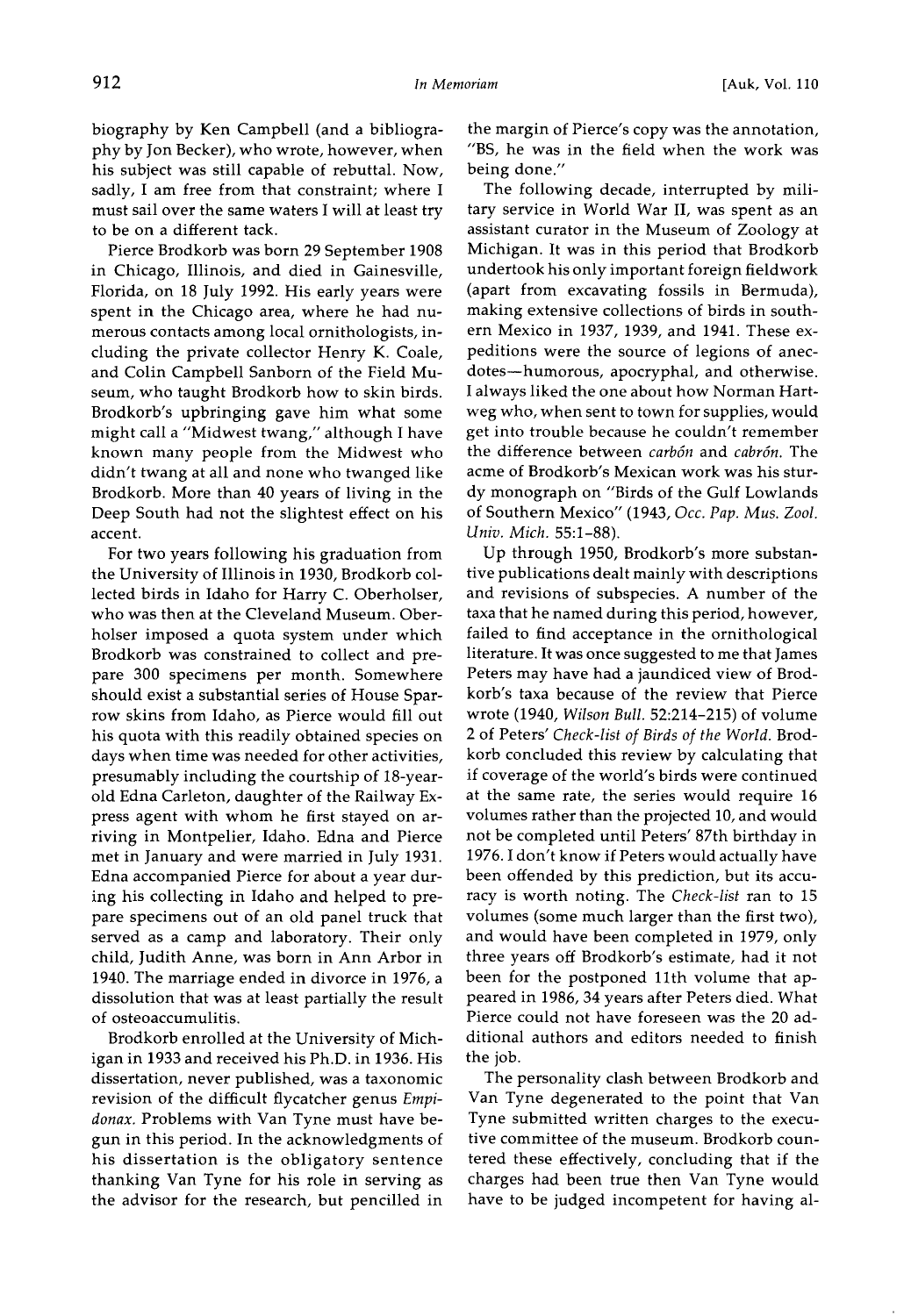**lowed such a situation to develop. In 1946, motivated in part by this acrimony, Brodkorb accepted a position in the Department of Zoology at the University of Florida in Gainesville--a professorship he occupied for 43 years, until his retirement in 1989. Not long after his arrival he became involved with identifying bird remains from the rich and temporally diverse fossil deposits that occur in the karstic and phosphatic formations of central Florida; this involvement changed the course of ornithological history. Brodkorb's last paper on modern subspecies was a revision in 1950 of the Gray Kingbird (Auk 67:333-344), prompted, I feel certain, by his having personally collected specimens of the species at nearby Cedar Key. His**  first papers on fossils appeared in 1952. The **changeover to paleontology was abrupt and virtually exclusive.** 

**For Brodkorb to function effectively as a paleontologist it was necessary for him to have access both to the pertinent literature and to a comparative collection of modern bird skeletons. Thus, he began a program of acquisition of avian osteological and bibliographic materials, the scope of which is unlikely ever to be duplicated by a single individual. For years he also excavated fossils at various sites in central Florida, and he accumulated a large collection of fossil birds in the process. At the same time, he began training students who undertook theses and dissertations in avian osteology and paleontology, as well as in more traditional ornithological subjects. From 1950 to 1987, 18 master's and 17 doctoral programs were completed under Brodkorb. These figures underestimate his influence, as there were others, such as myself, who were his students for shorter periods, whose careers were indelibly affected by their association with Brodkorb.** 

**In his classes, Brodkorb spoke without notes from a great store of personal knowledge, but in a dead flat monotone, and very slowly, with long pauses to gather in the next thought. He could be entertaining: "Linnaeus ... recognized four classes of vertebrates ... but ... only two classes of invertebrates .... I think that's about the right emphasis." But the usual effect, especially on sweltering Gainesville afternoons, was overwhelmingly soporific.** 

**In a taxonomic world of lumpers and splitters, Brodkorb definitely fell in with the splitters. His paleontological papers, and not a few of the theses he oversaw, reflect what was a**  **sincere, but I think overly optimistic, belief that all bird bones could be identified to species, or even to subspecies. He set students to the task of attempting to discern, with varying degrees of success, the differences between such morphologically similar birds as King and Clapper rails, Blue and Scrub jays, Common and Fish crows, the two species of night-herons, or even between the forms of Common Grackle. Pierce once expressed to me his regret that he had never found the time himself, nor had been able to inspire a student, to investigate osteologically the differences between the subspecies of Rufous-sided Towhee.** 

**As a result of his faith that such differences ran bone deep, Brodkorb's fossil descriptions were imbued with a typological perspective that was also probably a holdover from his old subspecies days. He sometimes based new fossil species on specimens that now would be considered insufficiently diagnostic to sustain the nomenclature attached to them. He never described a fossil bird from associated skeletal elements (except the flattened wing of Primobucco mcgrewi), or even a reasonably good series of disassociated elements. His contributions to the descriptive literature of avian paleontology dealt mainly with late Cenozoic birds from Florida and the western United States. Although he made lasting contributions, particularly to the fossil avifaunas of Florida, his descriptive papers were not especially numerous given the length of time he was active.** 

**Yet, Brodkorb emerged as the pre-eminent world figure in avian paleontology. Although this was partly because he worked at a university, rather than a museum, so his influence was radiated by his students, it was due more to his compilation of the five-part Catalogue of Fossil Birds, published from 1963 to 1978. This was a summary of the entire taxonomic literature of avian paleontology, to which was added a compendium of synonyms of modern avian taxa above the level of genus. This required a tremendous bibliographic effort, which was aided by Pierce's scholarship and capacity to read scientific literature in various European languages. When one considers the relatively few errors that crept into the Catalogue and the fact**  that Brodkorb worked from  $3 \times 5$  cards in the **days before computers, one begins to appreciate more the magnitude of the undertaking. In ! 978,**  the Catalogue earned him the Brewster Medal **of the American Ornithologists' Union (Auk 96:**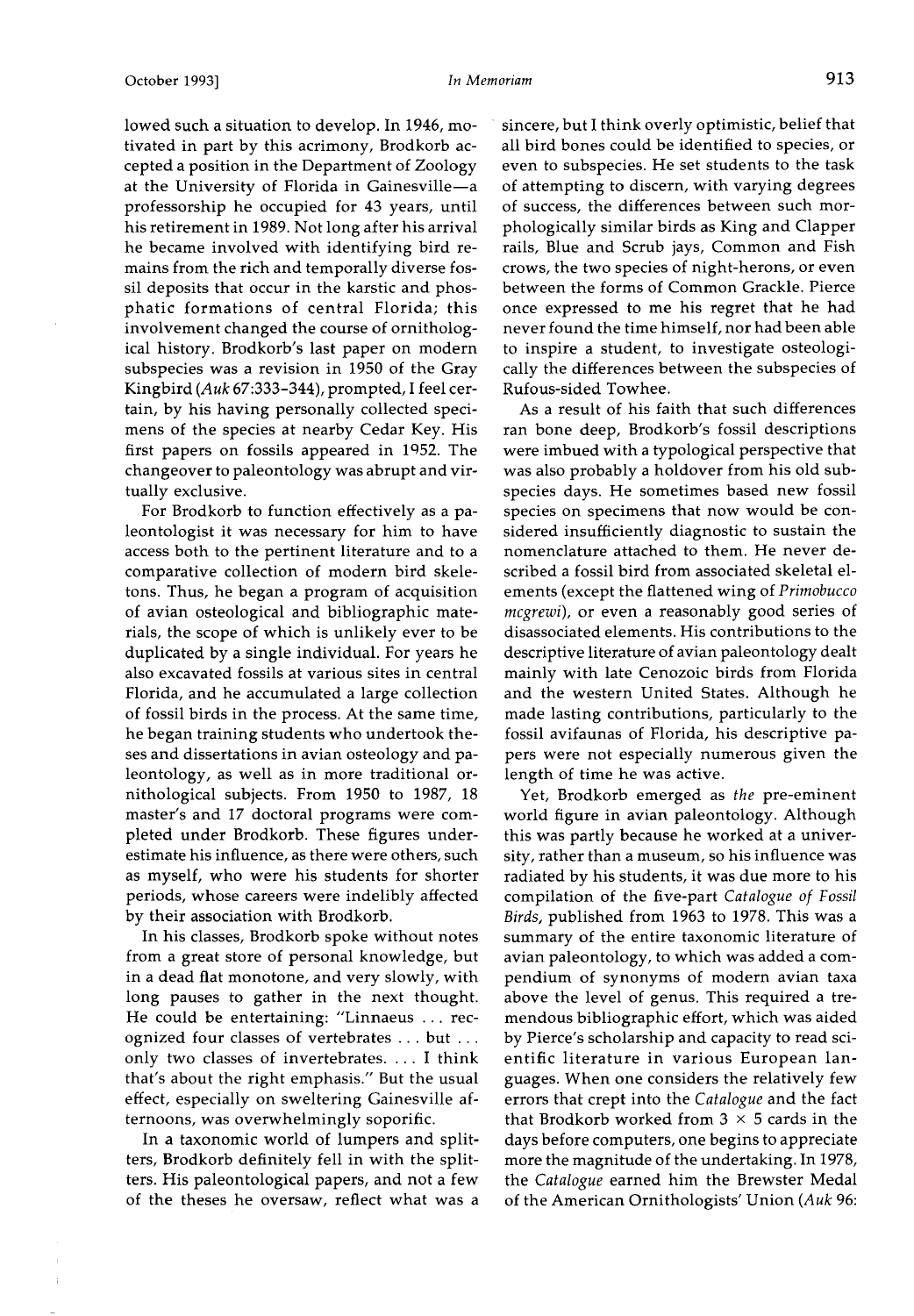**212, 1979), of which he had been a member since 1925, Elective Member since 1937, and a Fellow since 1958. A prominent ecologist once expressed to me his sense of admiration that such a voice of authority on fossil birds had emerged "out of the wilderness" so to speak. One has the impression that Brodkorb, more than any of his contemporaries, kept avian paleontology in prominence until the field attracted the numerous active workers it has today.** 

**Brodkorb was also internationally renowned for his rigid adherence to the law of priority in nomenclature. He sincerely believed in the simplicity and logic of applying this most basic tenet of nomenclature in a consistent manner, yet he also enjoyed using it to tweak an ornithological establishment committed to maintaining "existing usage" at any cost. He was only a gadfly on the establishment ox, of course, but at least he made converts of virtually all of those of his students who subsequently dealt with matters of nomenclature.** 

**Although Pierce could be quite outspoken on this or any subject he felt strongly about, he was basically a very kind, sympathetic, and generous person. He maintained a voluminous correspondence and was particularly giving of his time and resources with foreign colleagues, some of whose research and travel he paid for out of his own pocket. A Polish colleague, who first wrote to Pierce to point out some errors in Czechoslovakian localities in the Catalogue, was "very afraid" of the response this might invoke from the "great professor Brodkorb," but the return mail brought an openly friendly letter including a proposal to exchange skeletal specimens, an arrangement that continued to the mutual benefit of both parties for years. Many other researchers experienced similar kindl•esses.** 

**Pierce had a grand sense of humor that bubbled irrepressibly at the very surface of his**  ing. His eyes almost always twinkled with mer**riment or mischief. He was constantly looking for a play on words, a way to pull someone's leg, or some means to set up a practical joke. The more pompous and pretentious the recipient of the iape, the more Pierce enioyed himself, as these were qualities he detested. When the Society of Vertebrate Paleontology met in Gainesville in 1980, Pierce was hardly to be seen because he spent most of the time in his office preparing an edition of a spoof iournal, Skull-**

**duggery, akin to the well-known Auklet of AOU meetings. At banquets the place he shared would inevitably have the most wine and, like Yorick, he was always "wont to set the table on a roar." It was a dull postprandial gathering that was not graced by Pierce singing several verses of "A mi me gusta el aguardiente," or some other Mexican drinking song.** 

**Toward the end of his career, Brodkorb's skeleton collection became his chief preoccupation. Although he did relatively little collecting himself, his students and colleagues brought him specimens from near and far. He exchanged widely and often purchased specimens from foreign collectors with his own funds. His office was famed for its shelves and counters filled with hundreds of jars of macerating skeletons and, naturally, for the very characteristic odor emanating from them. This was one of the major sources of the hosts of "Brodkorb stories" that are shared among all his acquaintances. By the mid-1980s the Brodkorb skeleton collection was the eleventh largest in the world, based on total number of specimens, but fifth in importance in terms of numbers of species, facts of which he was immensely proud.** 

**Brodkorb's acquisitiveness early brought him into conflict with the nascent Florida State Museum, as it was then known, which was formed in part from collections that had been accumulated by university faculty. Brodkorb's refusal to part with his collection led to a longstanding, rancorous feud with the Museum, during which he had to battle fiercely to continue to exercise control over what he considered to be his own collection. Although he won out, there was never a reconciliation; throughout his long tenure in the Department of Zoology, Brodkorb steadfastly refused a joint appointment in the Museum.** 

**There were historical and practical reasons for Pierce's stance. To begin with, he felt that he had lost access to the collections he had made in Mexico as a result of his falling out with Van Tyne; he did not want to repeat that mistake. More importantly, he not only had unrestricted access to the collection himself, but so did his students. The very first thing that Pierce would do when new students presented themselves was to give them a key to his office, as he was unfailingly trusting of anyone who had not been proven untrustworthy. As a newcomer who wanted to study avian osteology and paleontology with Pierce Brodkorb, you had no bu-**